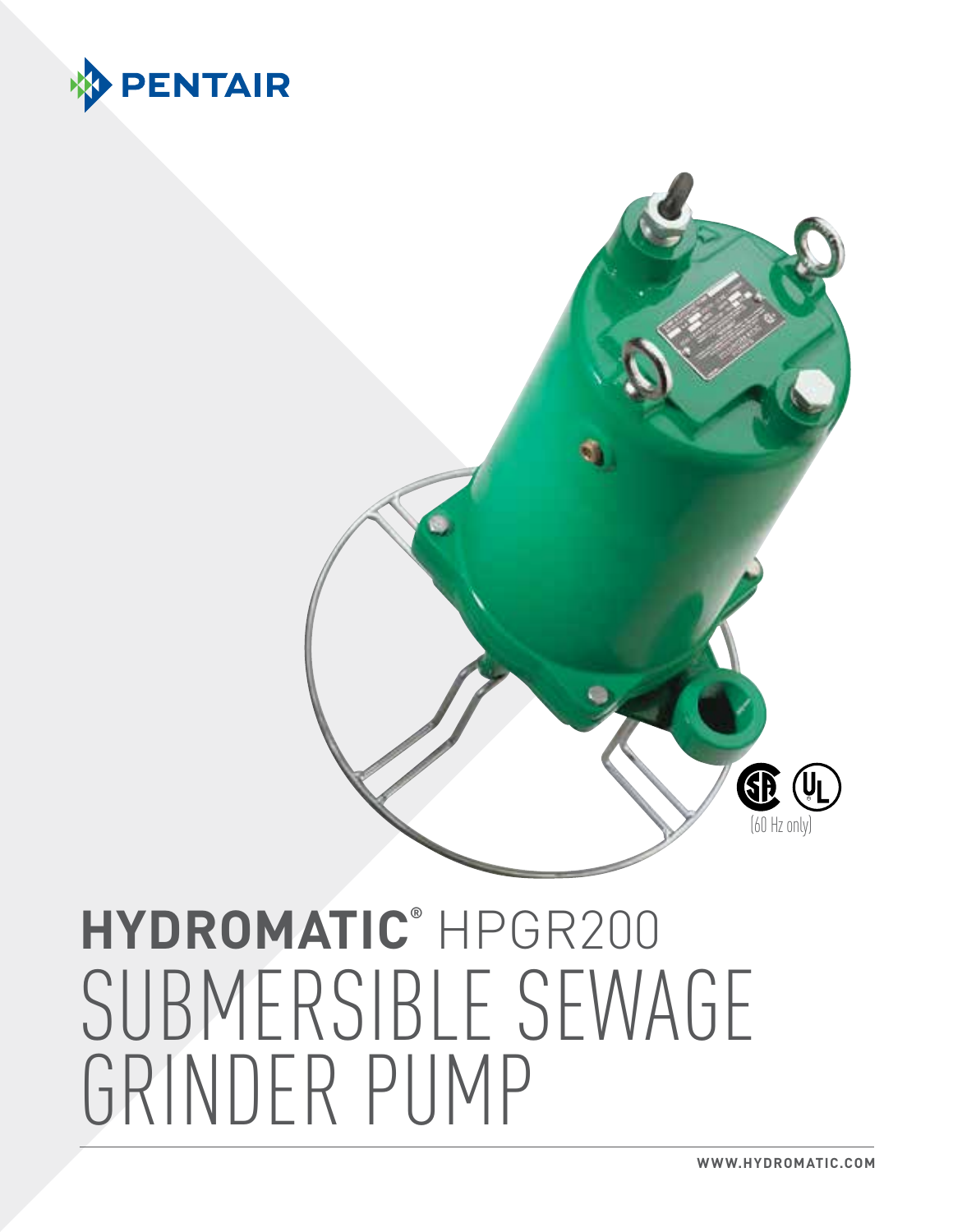## SUBMERSIBLE SEWAGE grinder pump **hydromatic®** hpgr200

## **60Hz/50Hz**

- ► Residential Wastewater and Sewage
- ► No panel required
- ► Durable 2HP grinder pump in either
	- 3450 RPM at 60Hz
	- 2900 RPM at 50Hz



### **HPGR200**

The HYDROMATIC HPGR200 submersible sewage grinder pump is specifically designed to meet the demands of residential wastewater, sewage applications, and the quality standard of the professional plumbing contractor.

## **Features**

- I deal for "high head" applications involving single-family residences and cottages. The 1-1/4 inch NPT discharge pump is available with a vertical discharge and can handle capacities up to 58 gallons per minute and heads up to 105 feet in 60 Hz model, up to 53 gallons per minute and heads up to 81 feet in 50 Hz models.
- Has a powerful 2 HP oil-filled motor, available in single phase, to provide superior cooling and lubrication, allowing the motor to provide years of trouble-free service. The heavy duty ball bearings upper (radial) and lower (thrust) are continuously lubricated by oil to ensure a long service life.
- ▶ Does not require any control panels or liquid level controls to operate the HPGR200 grinder pump in manual mode.
- HYDROMATIC'S HPGR200A2 grinder comes complete with 2 HP listed wide angle piggyback float switch for automatic operations.
- Complete "packaged systems" featuring the HPGR200 are also available from HYDROMATIC to make installation quick and simple.



**When it comes to submersible sewage grinder pumps, trust the leader.... HYDROMATIC .**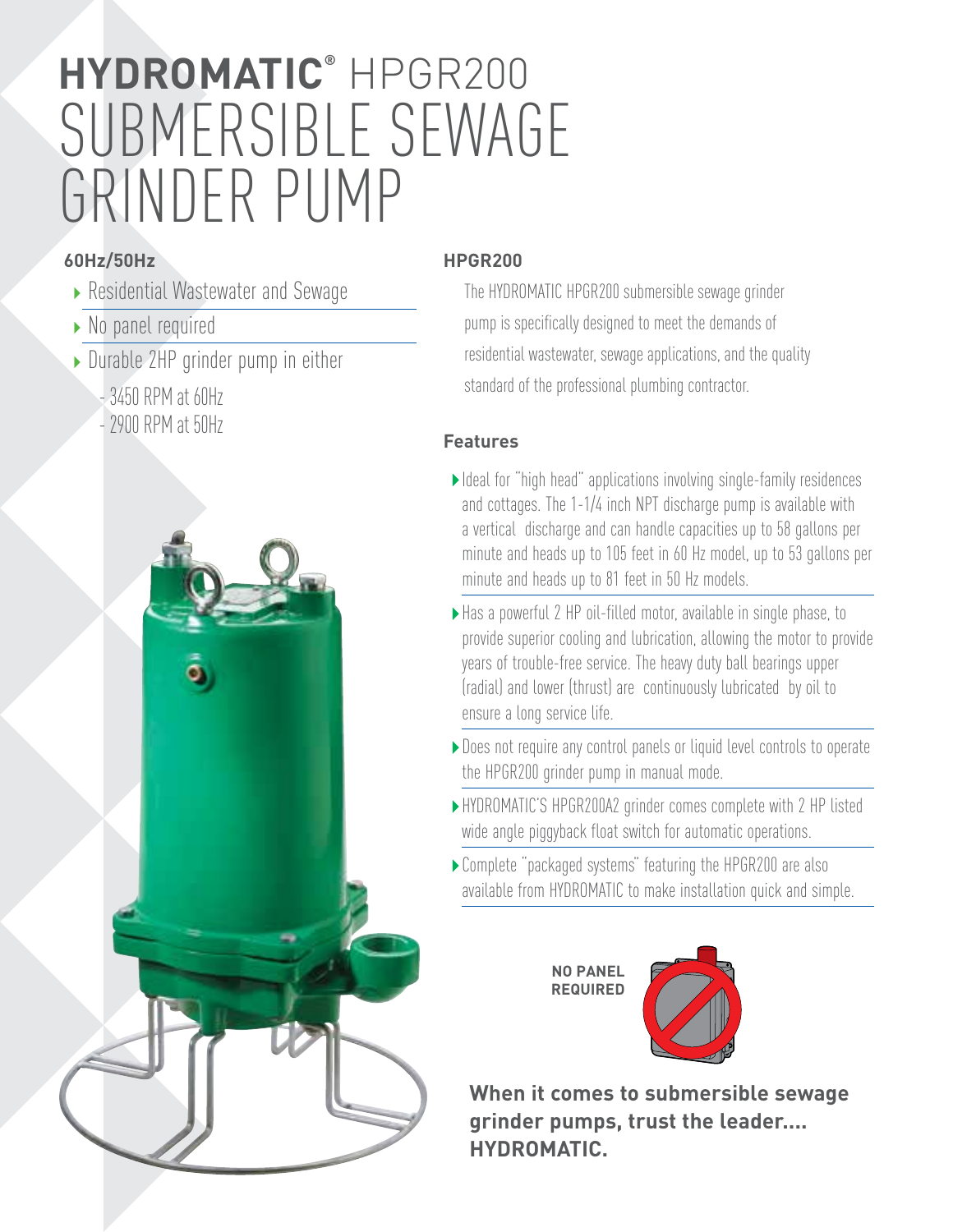## **hydromatic®** hpgr200

**The HPGR200 is a completely submersible sewage grinder pump for residential applications. Complete packaged systems also available.**



#### **Benefits**

- The water resistant power cord with molded plug is available in 20 or 50 foot lengths. **A**
- The heavy duty ball bearings, upper (radial) and lower (thrust), are continuously lubricated by oil to ensure long service life. **B**
- Engineered non-metallic semi-open impeller is **C** molded to a bronze insert for greatest torque driving capabilities. Impeller is made of high strength Valox which provides highest level of corrosion resistance and maximum toughness from impact for a wide variety of slurry pumpage. Pump-out vanes preclude material buildup around shaft and seal.
- The oil-filled motor provides superior cooling **D** and permanent lubrication of bearings, low maintenance and extended service life. 2-HP capacitor start motors provide maximum starting torque. Motor windings contain automatic thermal overload protection.
- The extra large stainless steel shaft eliminates **E** corrosion and fatigue to provide longer pump life. The minimum shaft overhang decreases deflection and increases bearing and seal life.
	- The mechanical seal is constructed with a ceramic stationary face and a carbon rotating face, and is field-proven for long service life.
- Exclusive "Dual Cutter" design cuts solids **G** to smallest particle size thereby greatly reducing clogging, roping, or binding.